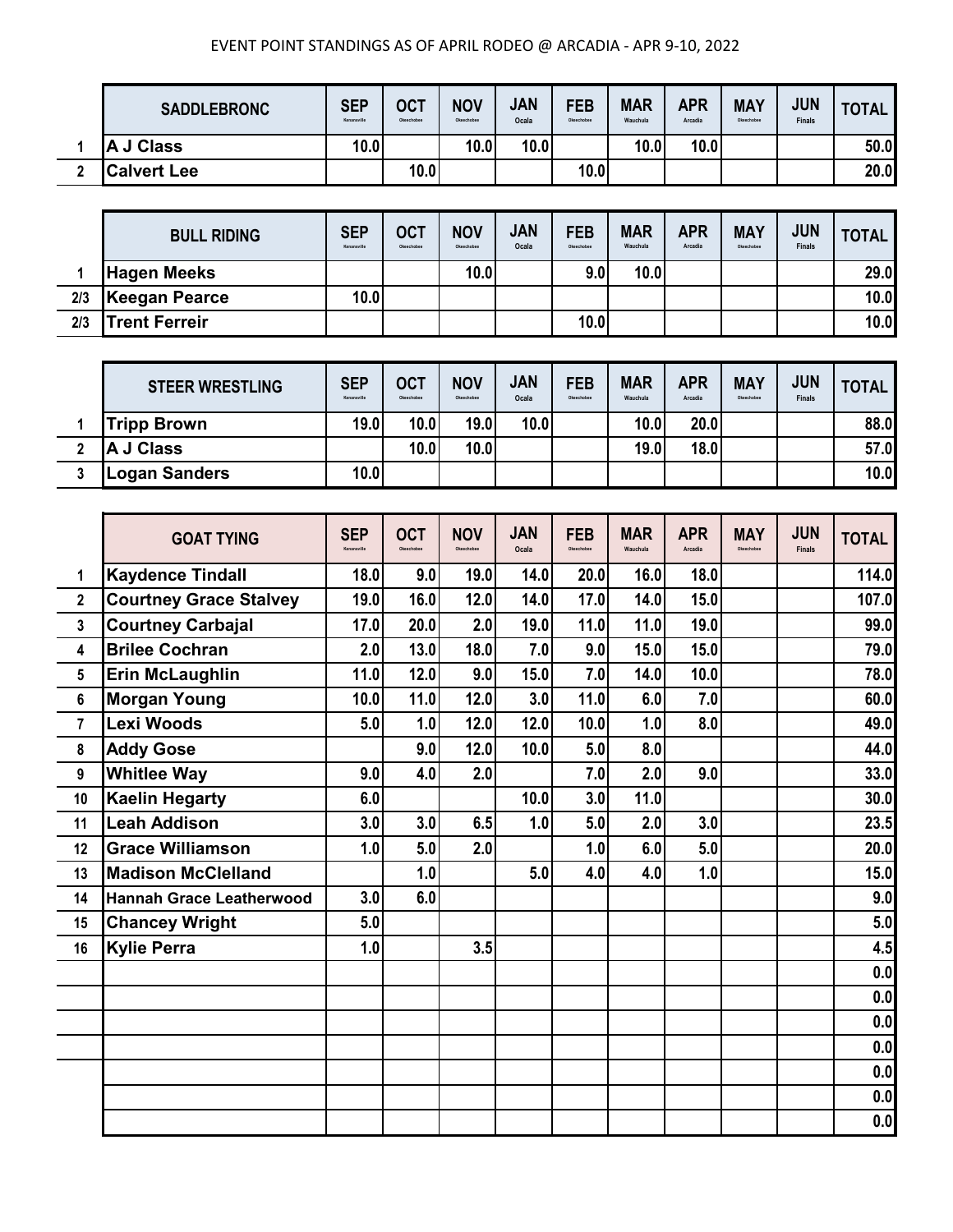|                         | <b>BREAK-AWAY</b><br><b>CALF ROPING</b> | <b>SEP</b> | <b>OCT</b> | <b>NOV</b> | <b>JAN</b><br>Ocala | <b>FEB</b> | <b>MAR</b><br>Wauchula | <b>APR</b><br>Arcadia | <b>MAY</b><br><b>Okeechober</b> | <b>JUN</b><br>Finals | <b>TOTAL</b> |
|-------------------------|-----------------------------------------|------------|------------|------------|---------------------|------------|------------------------|-----------------------|---------------------------------|----------------------|--------------|
| 1                       | <b>Kaydence Tindall</b>                 | 16.0       | 17.5       | 17.0       | 9.0                 | 17.0       | 9.0                    | 17.5                  |                                 |                      | 103.0        |
| $\mathbf{2}$            | <b>Lacey Nail</b>                       | 8.0        | 14.0       | 18.0       | 6.0                 | 18.0       | 17.0                   |                       |                                 |                      | 81.0         |
| $\overline{\mathbf{3}}$ | <b>Addy Gose</b>                        | 5.0        | 14.0       | 8.0        | 19.0                | 18.0       | 6.0                    | 10.0                  |                                 |                      | 80.0         |
| 4/5                     | <b>Chancey Wright</b>                   |            | 12.0       | 8.5        | 7.0                 | 6.0        | 9.0                    | 4.0                   |                                 |                      | 46.5         |
| 4/5                     | <b>Courtney Grace Stalvey</b>           | 12.0       | 6.0        | 6.0        |                     |            | 6.0                    | 16.5                  |                                 |                      | 46.5         |
| 6                       | <b>Courtney Carbajal</b>                | 9.0        | 13.5       |            | 8.0                 | 8.0        |                        | 7.0                   |                                 |                      | 45.5         |
| 7                       | <b>Whitlee Way</b>                      |            | 5.0        | 7.0        |                     | 2.0        | 7.0                    | 16.0                  |                                 |                      | 37.0         |
| 8                       | <b>Brilee Cochran</b>                   | 13.0       |            | 10.0       | 10.0                |            |                        | 3.0                   |                                 |                      | 36.0         |
| 9                       | <b>Kaelin Hegarty</b>                   | 9.0        | 1.0        | 6.0        | 5.0                 | 1.0        | 9.0                    | 4.0                   |                                 |                      | 35.0         |
| 10                      | <b>Erin McLaughlin</b>                  | 10.0       |            | 3.5        | 6.0                 | 6.0        | 9.0                    |                       |                                 |                      | 34.5         |
| 11                      | <b>Tannah Williams</b>                  |            | 8.0        |            |                     | 5.0        | 18.0                   |                       |                                 |                      | 31.0         |
| 12                      | <b>Leyton Watford</b>                   |            |            | 7.0        |                     | 7.0        | 9.0                    | 5.0                   |                                 |                      | 28.0         |
| 13                      | <b>Shaeley Jenkins</b>                  | 7.0        | 8.0        |            | 4.0                 |            |                        | 6.0                   |                                 |                      | 25.0         |
| 14                      | <b>Morgan Young</b>                     | 4.0        |            | 2.0        | 3.0                 | 5.0        | 1.0                    | 4.0                   |                                 |                      | 19.0         |
| 15                      | <b>Morgan Barnes</b>                    | 1.0        | 7.0        |            | 3.0                 | 4.0        | 3.0                    |                       |                                 |                      | 18.0         |
| 16/17                   | <b>Kelsey Kennedy</b>                   |            |            | 9.0        | 4.0                 | 4.0        |                        |                       |                                 |                      | 17.0         |
| 16/17                   | <b>Jalee Wilcox</b>                     |            |            | 2.0        | 8.0                 |            |                        | 7.0                   |                                 |                      | 17.0         |
| 18                      | <b>Grace Williamson</b>                 | 7.0        |            |            |                     | 3.0        | 3.0                    |                       |                                 |                      | 13.0         |
| 19                      | <b>Makayla Ammons</b>                   |            |            | 1.0        |                     | 3.0        |                        | 5.0                   |                                 |                      | 9.0          |
| 20/21                   | <b>Hayden Davis</b>                     |            |            |            | 7.0                 |            |                        |                       |                                 |                      | 7.0          |
| 20/21                   | <b>Hannah Grace Leatherwood</b>         |            | 1.0        | 4.0        |                     | 2.0        |                        |                       |                                 |                      | 7.0          |
| 22/23                   | <b>Abbey Kinneman</b>                   | 6.0        |            |            |                     |            |                        |                       |                                 |                      | 6.0          |
| 22/23                   | <b>Roxy Waring</b>                      |            |            |            | 6.0                 |            |                        |                       |                                 |                      | 6.0          |
| 24                      | <b>Carolina Sanchez</b>                 |            |            | 1.0        | 2.0                 |            |                        | 2.0                   |                                 |                      | 5.0          |
| 25                      | <b>Leah Addison</b>                     | 2.0        |            |            |                     |            | 2.0                    |                       |                                 |                      | 4.0          |
| 26                      | <b>Hannah Forkum</b>                    |            | 3.0        |            |                     |            |                        |                       |                                 |                      | 3.0          |
| 27/28                   | <b>Addy Vachon</b>                      |            |            |            |                     |            |                        | 2.0                   |                                 |                      | 2.0          |
| 27/28                   | <b>Lindsay Widener</b>                  |            |            |            |                     |            | 2.0                    |                       |                                 |                      | 2.0          |
| 29                      | <b>Reese Oliver</b>                     | 1.0        |            |            |                     |            |                        |                       |                                 |                      | 1.0          |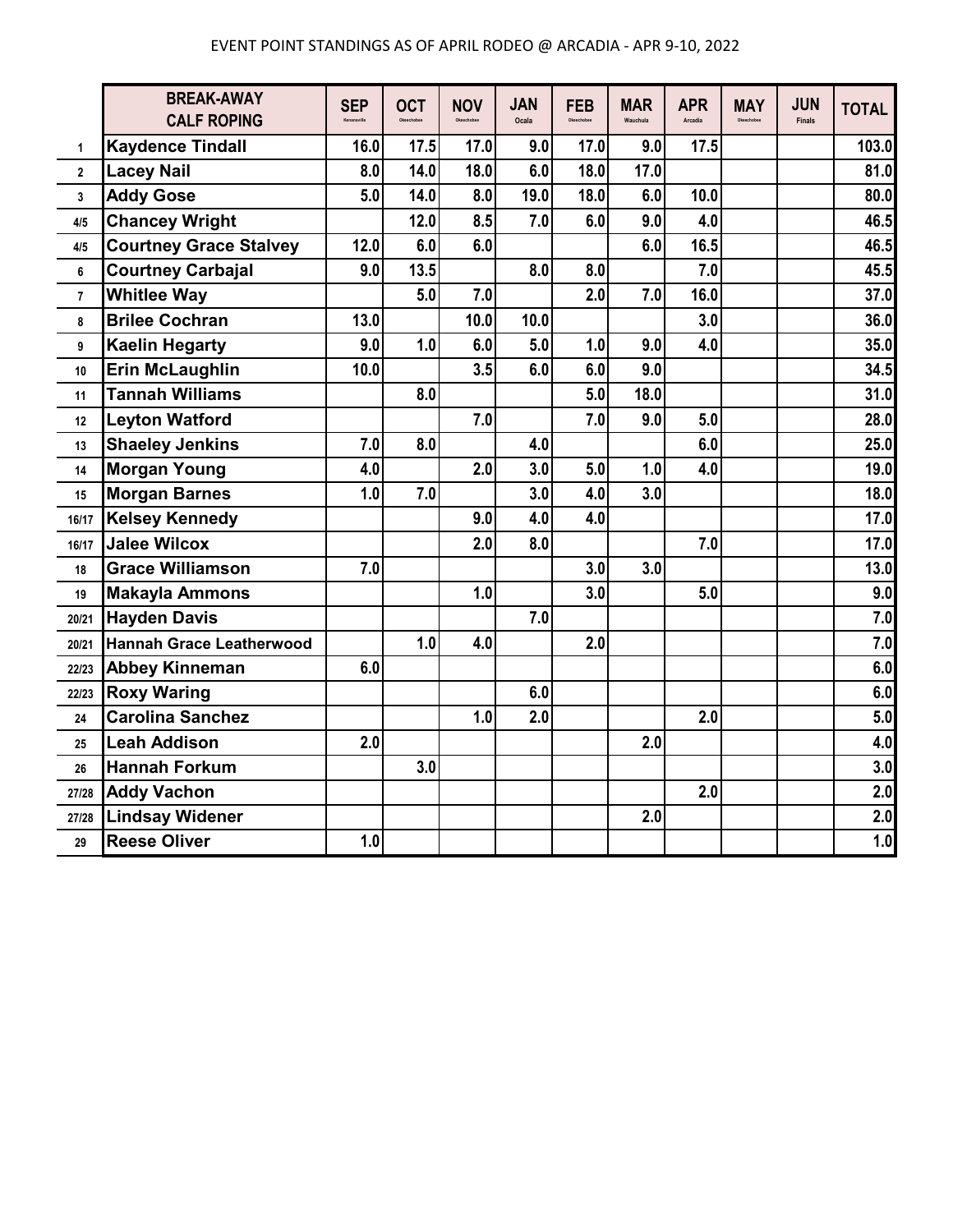|                         | <b>TIE-DOWN</b><br><b>CALF ROPING</b> | <b>SEP</b><br>Kenansville | <b>OCT</b><br>Okeechobee | <b>NOV</b><br>Okeechobee | <b>JAN</b><br>Ocala | <b>FEB</b><br>Okeechobee | <b>MAR</b><br>Wauchula | <b>APR</b><br>Arcadia | <b>MAY</b><br>Okeechobee | <b>JUN</b><br><b>Finals</b> | <b>TOTAL</b> |
|-------------------------|---------------------------------------|---------------------------|--------------------------|--------------------------|---------------------|--------------------------|------------------------|-----------------------|--------------------------|-----------------------------|--------------|
| 1                       | <b>Cole Clemons</b>                   | 19.0                      | 11.0                     | 19.0                     | 17.0                | 9.0                      | 9.0                    | 15.0                  |                          |                             | 99.0         |
| $\mathbf 2$             | <b>Cross Fulford</b>                  | 15.0                      | 12.0                     | 10.0                     | 10.0                | 9.0                      | 10.0                   | 16.0                  |                          |                             | 82.0         |
| 3                       | <b>Cayden Newsome</b>                 | 6.0                       | 4.0                      | 19.0                     | 8.0                 | 20.0                     | 7.0                    | 16.0                  |                          |                             | 80.0         |
| 4                       | <b>Travis Staley</b>                  | 11.0                      | 6.0                      | 6.0                      | 18.0                | 5.0                      | 17.0                   | 12.0                  |                          |                             | 75.0         |
| $\overline{\mathbf{5}}$ | <b>Roan Hudson</b>                    | 12.0                      | 7.0                      | 12.0                     | 2.0                 |                          | 8.0                    | 15.0                  |                          |                             | 56.0         |
| 6/7                     | <b>Samuel Mack</b>                    | 7.0                       | 11.0                     | 13.0                     | 2.0                 | 5.0                      | 12.0                   | 4.0                   |                          |                             | 54.0         |
| 6/7                     | <b>Carson Watford</b>                 |                           |                          | 10.0                     | 9.0                 | 8.0                      | 19.0                   | 8.0                   |                          |                             | 54.0         |
| 8                       | <b>Bryce Hart</b>                     | 6.0                       | 13.0                     | 1.0                      | 13.0                | 14.0                     |                        | 1.0                   |                          |                             | 48.0         |
| 9                       | <b>Brodey Clemons</b>                 | 8.0                       | 8.0                      | 4.0                      | 5.0                 | 9.0                      | 5.0                    | 4.0                   |                          |                             | 43.0         |
| 10/11                   | <b>Tripp Brown</b>                    | 5.0                       | 10.0                     |                          |                     | 14.0                     | 7.0                    |                       |                          |                             | 36.0         |
| 10/11                   | <b>Ladd Gose</b>                      | 9.0                       | 5.0                      | 4.0                      | 10.0                | 4.0                      |                        | 4.0                   |                          |                             | 36.0         |
| 12                      | <b>Kaleb Bedsole</b>                  | 4.0                       | 1.0                      | 5.0                      | 1.0                 | 6.0                      | 9.0                    | 5.0                   |                          |                             | 31.0         |
| 13                      | <b>Jarrett Johnston</b>               | 6.0                       | 9.0                      | 6.0                      |                     |                          | 3.0                    | 3.0                   |                          |                             | 27.0         |
| 14                      | <b>Jake McKendree</b>                 |                           | 7.0                      |                          | 7.0                 | 1.0                      | 1.0                    | 6.0                   |                          |                             | 22.0         |
| 15                      | <b>Bryson Crawford</b>                | 2.0                       | 5.0                      |                          | 4.0                 | 4.0                      | 1.0                    | 1.0                   |                          |                             | 17.0         |
| 16                      | <b>Peydon Strayer</b>                 |                           | 1.0                      | 1.0                      | 3.0                 | 2.0                      | 2.0                    |                       |                          |                             | 9.0          |

|                | <b>BARREL RACING</b>      | <b>SEP</b><br>Kenansville | <b>OCT</b> | <b>NOV</b> | <b>JAN</b><br>Ocala | <b>FEB</b> | <b>MAR</b><br>Wauchula | <b>APR</b><br>Arcadia | <b>MAY</b><br>Okeechobee | <b>JUN</b><br><b>Finals</b> | <b>TOTAL</b> |
|----------------|---------------------------|---------------------------|------------|------------|---------------------|------------|------------------------|-----------------------|--------------------------|-----------------------------|--------------|
| 1              | <b>Ava Grayce Sanders</b> |                           | 16.0       | 18.0       | 20.0                | 10.0       | 20.0                   |                       |                          |                             | 84.0         |
| $\mathbf{2}$   | Kali Holt                 |                           | 8.0        | 10.0       | 15.0                | 6.0        | 16.0                   | 12.0                  |                          |                             | 67.0         |
| 3              | <b>Casey Oliver</b>       | 17.5                      | 10.0       | 19.0       |                     |            | 11.0                   | 7.0                   |                          |                             | 64.5         |
| 4/5            | <b>Brilee Cochran</b>     | 7.0                       | 8.0        | 3.0        | 7.0                 | 4.0        | 16.0                   | 6.0                   |                          |                             | 51.0         |
| 4/5            | <b>Kylie Perra</b>        | 7.0                       | 5.0        |            |                     | 10.0       | 11.0                   | 18.0                  |                          |                             | 51.0         |
| 6              | <b>Maci McDonald</b>      |                           | 3.0        |            | 15.0                | 15.0       |                        | 17.0                  |                          |                             | 50.0         |
| $\overline{7}$ | <b>Tannah Williams</b>    | 7.0                       | 9.0        | 8.0        | 3.0                 | 8.0        | 6.0                    | 5.0                   |                          |                             | 46.0         |
| 8              | <b>Roxy Waring</b>        | 11.0                      | 4.0        |            |                     | 16.0       | 9.0                    | 1.0                   |                          |                             | 41.0         |
| 9              | <b>Jalee Wilcox</b>       | 3.0                       | 12.0       | 1.0        | 6.0                 |            | 5.0                    | 12.0                  |                          |                             | 39.0         |
| 10             | <b>Shaeley Jenkins</b>    | 1.0                       | 8.0        |            | 1.0                 | 14.0       |                        | 14.0                  |                          |                             | 38.0         |
| 11             | <b>Kaitlyn Sims</b>       | 14.0                      |            | 5.0        | 17.0                |            |                        |                       |                          |                             | 36.0         |
| 12             | <b>McLayne Roebuck</b>    |                           | 10.0       | 14.0       | 5.0                 | 4.0        |                        |                       |                          |                             | 33.0         |
| 13             | <b>Emma Hite</b>          | 6.0                       |            | 2.0        | 4.0                 | 4.0        | 3.0                    | 10.0                  |                          |                             | 29.0         |
| 14             | <b>Hayden Davis</b>       | 10.5                      |            | 11.0       |                     | 6.0        | 1.0                    |                       |                          |                             | 28.5         |
| 15             | <b>Michelle Barnes</b>    | 8.0                       |            | 3.0        | 5.0                 |            | 7.0                    | 5.0                   |                          |                             | 28.0         |
| 16             | Erin McLaughlin           | 9.0                       | 4.0        |            |                     |            | 2.0                    |                       |                          |                             | 15.0         |
| 17             | <b>Kaleigh Becton</b>     |                           |            | 6.0        | 3.0                 | 5.0        |                        |                       |                          |                             | 14.0         |
| 18             | <b>Kay Redman</b>         |                           | 1.0        |            | 8.0                 |            |                        | 3.0                   |                          |                             | 12.0         |
| 19             | <b>Leah Addison</b>       |                           | 6.0        | 4.0        |                     |            |                        |                       |                          |                             | 10.0         |
| 20             | <b>Ema-Rae Blanchard</b>  | 6.0                       | 2.0        |            |                     |            |                        |                       |                          |                             | 8.0          |
| 21             | <b>Reese Arble</b>        |                           | 1.0        | 6.0        |                     |            |                        |                       |                          |                             | 7.0          |
| 22 25          | <b>Abbey Kinneman</b>     | 3.0                       |            |            |                     |            |                        |                       |                          |                             | 3.0          |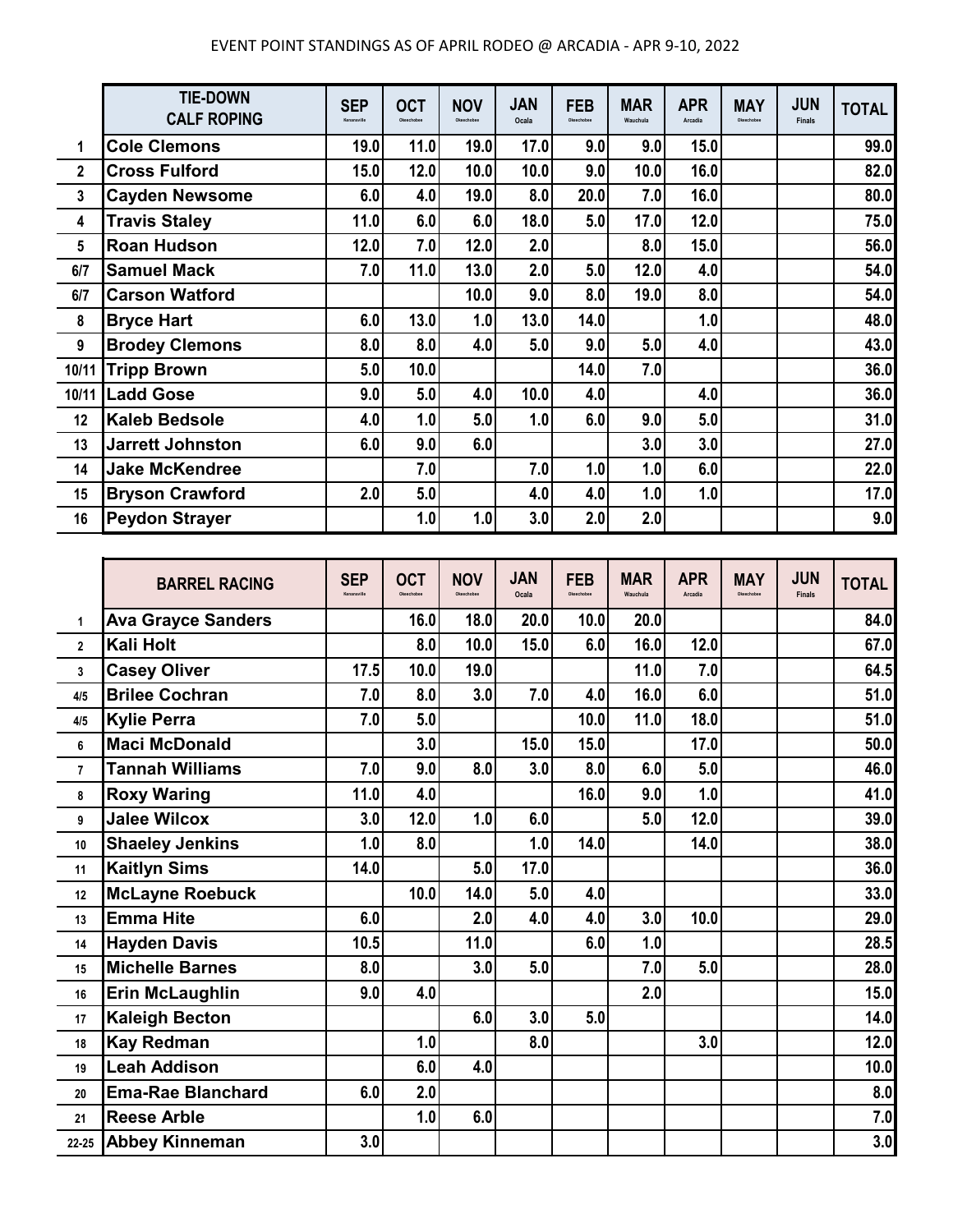|       | <b>BARREL RACING</b><br>(Continued) | <b>SEP</b><br>Kenansville | <b>OCT</b><br>Okeechobee | <b>NOV</b><br>Okeechobee | <b>JAN</b><br>Ocala | <b>FEB</b><br>Okeechobee | <b>MAR</b><br>Wauchula | <b>APR</b><br>Arcadia | <b>MAY</b><br>Okeechobee | <b>JUN</b><br><b>Finals</b> | <b>TOTAL</b> |
|-------|-------------------------------------|---------------------------|--------------------------|--------------------------|---------------------|--------------------------|------------------------|-----------------------|--------------------------|-----------------------------|--------------|
|       | 22-25 Ashlyn Kalb                   |                           | 3.0                      |                          |                     |                          |                        |                       |                          |                             | 3.0          |
| 22-25 | <b>Courtney Grace Stalvey</b>       |                           |                          |                          |                     |                          | 3.0                    |                       |                          |                             | 3.0          |
| 22-25 | <b>Sabra Manning</b>                |                           |                          |                          |                     | 3.0                      |                        |                       |                          |                             | 3.0          |
| 26/27 | <b>Kelsey Kennedy</b>               |                           |                          |                          |                     | 2.0                      |                        |                       |                          |                             | 2.0          |
| 26/27 | Ryla Bryant                         |                           |                          |                          |                     | 2.0                      |                        |                       |                          |                             | 2.0          |
| 28/29 | <b>Ciara Ellison</b>                |                           |                          |                          | 1.0                 |                          |                        |                       |                          |                             | 1.0          |
| 28/29 | <b>Morgan Barnes</b>                |                           |                          |                          |                     | 1.0                      |                        |                       |                          |                             | 1.0          |
|       |                                     |                           |                          |                          |                     |                          |                        |                       |                          |                             |              |

|              | <b>POLE BENDING</b>       | <b>SEP</b><br>Kenansville | <b>OCT</b><br>Okeechobee | <b>NOV</b><br>Okeechobee | <b>JAN</b><br>Ocala | <b>FEB</b><br>Okeechobee | <b>MAR</b><br>Wauchula | <b>APR</b><br>Arcadia | <b>MAY</b><br>Okeechobee | <b>JUN</b><br><b>Finals</b> | <b>TOTAL</b> |
|--------------|---------------------------|---------------------------|--------------------------|--------------------------|---------------------|--------------------------|------------------------|-----------------------|--------------------------|-----------------------------|--------------|
| 1            | <b>Ryla Bryant</b>        | 8.0                       | 15.0                     | 16.0                     | 9.0                 | 10.0                     | 9.0                    | 18.0                  |                          |                             | 85.0         |
| $\mathbf{2}$ | <b>Sabra Manning</b>      | 9.0                       | 8.0                      | 10.0                     |                     | 8.0                      | 16.0                   | 12.0                  |                          |                             | 63.0         |
| 3            | <b>Maci McDonald</b>      | 6.0                       | 5.0                      | 7.0                      | 13.0                | 7.0                      | 9.0                    | 12.0                  |                          |                             | 59.0         |
| 4            | <b>Ava Grayce Sanders</b> |                           | 9.0                      | 10.0                     | 10.0                | 8.0                      | 6.0                    | 8.0                   |                          |                             | 51.0         |
| 5            | <b>Kelsey Kennedy</b>     | 6.0                       |                          | 9.0                      |                     | 10.0                     | 9.0                    | 12.0                  |                          |                             | 46.0         |
| 6/7          | <b>Roxy Waring</b>        |                           | 9.0                      | 3.0                      | 1.0                 | 18.0                     | 10.0                   | 2.0                   |                          |                             | 43.0         |
| 6/7          | <b>McLayne Roebuck</b>    | 14.0                      |                          |                          |                     | 8.0                      | 6.0                    | 15.0                  |                          |                             | 43.0         |
| 8/9          | <b>Ema-Rae Blanchard</b>  |                           | 13.0                     | 16.0                     | 7.0                 | 2.0                      | 2.0                    |                       |                          |                             | 40.0         |
| 8/9          | <b>Morgan Barnes</b>      | 15.0                      | 5.0                      | 2.0                      | 7.0                 |                          | 11.0                   |                       |                          |                             | 40.0         |
| 10           | <b>Hayden Davis</b>       | 10.0                      | 7.0                      | 7.0                      | 3.0                 |                          |                        | 12.0                  |                          |                             | 39.0         |
| 11/12        | <b>Kylie Perra</b>        | 5.0                       | 2.0                      | 15.0                     | 2.0                 | 9.0                      | 3.0                    |                       |                          |                             | 36.0         |
| 11/12        | <b>Kaitlyn Sims</b>       | 10.0                      |                          |                          | 10.0                | 4.0                      | 12.0                   |                       |                          |                             | 36.0         |
| 13           | <b>Whitlee Way</b>        | 1.0                       |                          |                          | 10.0                | 10.0                     |                        | 11.0                  |                          |                             | 32.0         |
| 14/15        | <b>Hannah Forkum</b>      | 4.0                       | 10.0                     |                          |                     | 2.0                      | 7.0                    | 3.0                   |                          |                             | 26.0         |
| 14/15        | Kali Holt                 |                           | 3.0                      |                          | 8.0                 | 6.0                      | 5.0                    | 4.0                   |                          |                             | 26.0         |
| 16           | <b>Michelle Barnes</b>    | 8.0                       |                          |                          | 17.0                |                          |                        |                       |                          |                             | 25.0         |
| 17           | <b>Addy Vachon</b>        | 6.0                       | 5.0                      | 3.0                      | 3.0                 | 5.0                      |                        | 1.0                   |                          |                             | 23.0         |
| 18           | <b>Casey Oliver</b>       | 4.0                       | 8.0                      | 1.0                      | 4.0                 |                          |                        |                       |                          |                             | 17.0         |
| 19           | Lexi Woods                | 2.0                       | 1.0                      |                          |                     | 3.0                      | 5.0                    |                       |                          |                             | 11.0         |
| 20/21        | <b>Chancey Wright</b>     |                           | 10.0                     |                          |                     |                          |                        |                       |                          |                             | 10.0         |
| 20/21        | <b>Kaleigh Becton</b>     |                           |                          | 4.0                      | 6.0                 |                          |                        |                       |                          |                             | 10.0         |
| 22           | <b>Leah Addison</b>       |                           |                          | 4.0                      |                     |                          |                        |                       |                          |                             | 4.0          |
| 23/24        | <b>Emma Hite</b>          | 2.0                       |                          |                          |                     |                          |                        |                       |                          |                             | 2.0          |
| 23/24        | <b>Lakin Beaty</b>        |                           |                          | 2.0                      |                     |                          |                        |                       |                          |                             | 2.0          |
| 25           | <b>Lindsay Widener</b>    |                           |                          | 1.0                      |                     |                          |                        |                       |                          |                             | 1.0          |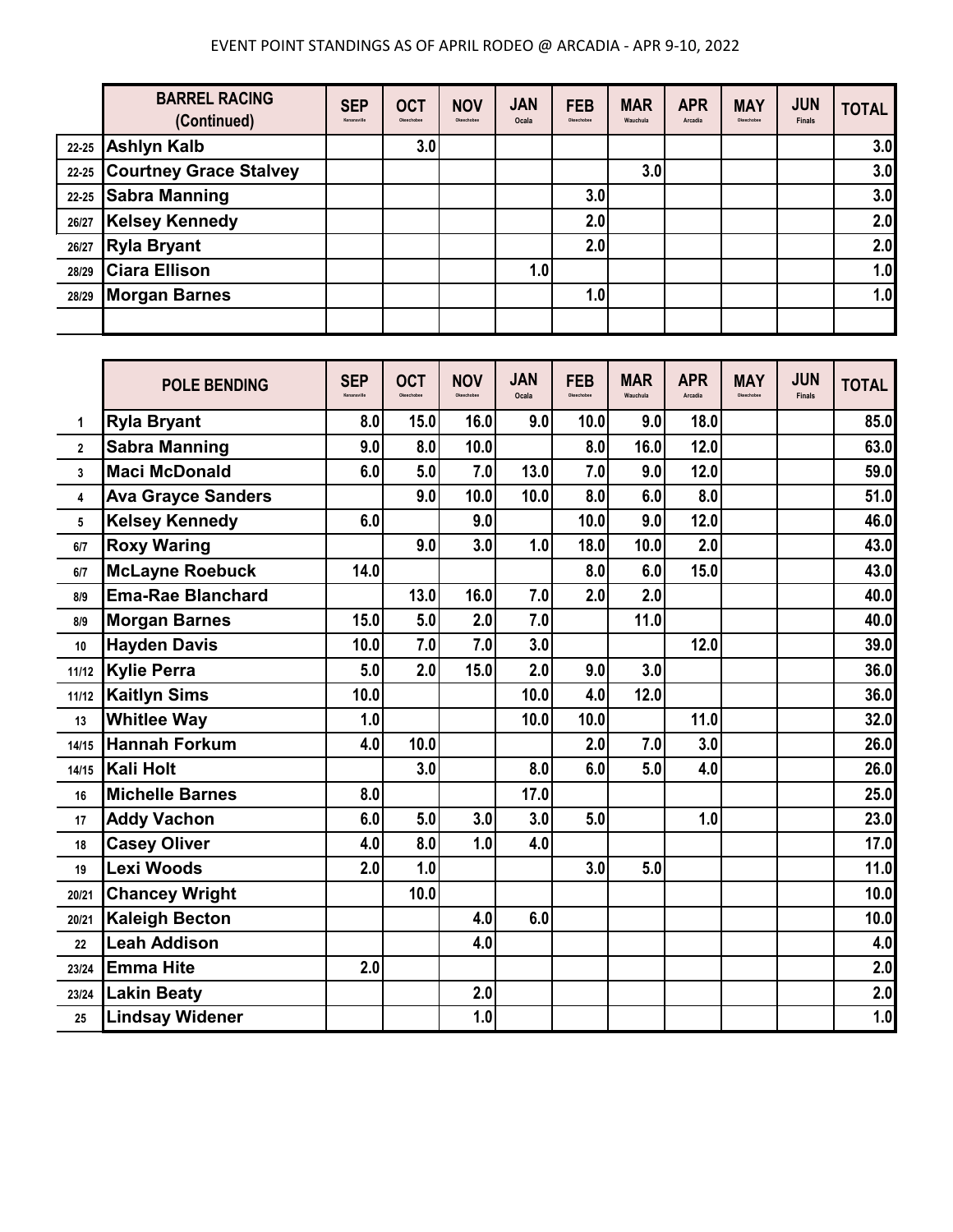|              | <b>TEAM ROPING</b><br><b>HEADERS</b> | <b>SEP</b><br>Kenansville | <b>OCT</b><br>Okeechobee | <b>NOV</b><br>Okeachobee | <b>JAN</b><br>Ocala | <b>FEB</b><br>Okeechobee | <b>MAR</b><br>Wauchula | <b>APR</b><br><b>Arcadia</b> | <b>MAY</b><br>Okeechobee | <b>JUN</b><br><b>Finals</b> | <b>TOTAL</b> |
|--------------|--------------------------------------|---------------------------|--------------------------|--------------------------|---------------------|--------------------------|------------------------|------------------------------|--------------------------|-----------------------------|--------------|
| 1            | <b>Owen Clemons</b>                  | 10.0                      | 7.0                      | 18.0                     | 16.0                | 19.0                     | 8.0                    | 18.5                         |                          |                             | 96.5         |
| $\mathbf{2}$ | <b>Courtney Carbajal</b>             | 7.0                       | 11.0                     | 5.0                      | 11.0                | 18.0                     | 19.0                   | 13.0                         |                          |                             | 84.0         |
| 3            | Lacey Nail                           | 18.0                      | 15.0                     | 3.0                      | 3.0                 | 14.0                     | 8.0                    | 15.0                         |                          |                             | 76.0         |
| 4            | <b>Cayden Newsome</b>                | 11.0                      | 9.0                      | 4.0                      | 16.0                | 12.0                     | 15.0                   |                              |                          |                             | 67.0         |
| 5            | <b>Brodey Clemons</b>                | 5.0                       | 10.0                     | 7.0                      | 4.0                 | 13.0                     | 12.0                   | 14.0                         |                          |                             | 65.0         |
| 6            | <b>Chancey Wright</b>                | 12.0                      | 10.0                     | 14.0                     | 6.0                 |                          | 9.0                    | 8.5                          |                          |                             | 59.5         |
| 7            | <b>Bryson Crawford</b>               | 13.0                      | 14.0                     | 9.0                      | 13.0                | 4.0                      |                        | 6.0                          |                          |                             | 59.0         |
| 8            | <b>Reese Rimes</b>                   | 6.0                       | 5.0                      | 6.0                      | 13.0                | 7.0                      | 4.0                    | 2.0                          |                          |                             | 43.0         |
| 9            | <b>Tripp Brown</b>                   | 4.0                       | 9.0                      | 7.0                      | 10.0                |                          |                        | 8.0                          |                          |                             | 38.0         |
| 10           | <b>Trey Weekly</b>                   |                           |                          | 10.0                     | 2.0                 | 5.0                      | 10.0                   | 3.0                          |                          |                             | 30.0         |
| 11/12        | <b>Cale Tous</b>                     | 7.0                       |                          |                          | 9.0                 |                          | 11.0                   |                              |                          |                             | 27.0         |
| 11/12        | Luke Kinard                          | 9.0                       |                          | 9.0                      | 4.0                 |                          |                        | 5.0                          |                          |                             | 27.0         |
| 13           | <b>Cross Fulford</b>                 |                           |                          |                          |                     |                          | 5.0                    | 6.0                          |                          |                             | 11.0         |
| 14           | <b>Ladd Gose</b>                     |                           | 4.0                      | 5.0                      |                     |                          |                        |                              |                          |                             | 9.0          |
| 15           | <b>Christina Cross</b>               |                           | 5.0                      |                          |                     |                          |                        |                              |                          |                             | 5.0          |
| 16           | <b>Kaelin Hegarty</b>                | 4.0                       |                          |                          |                     |                          |                        |                              |                          |                             | 4.0          |

|              | <b>TEAM ROPING</b><br><b>HEELERS</b> | <b>SEP</b><br>Kenansville | <b>OCT</b><br>Okeechober | <b>NOV</b><br>Okeachoba | <b>JAN</b><br>Ocala | <b>FEB</b><br>Okeechobee | <b>MAR</b><br>Wauchula | <b>APR</b><br>Arcadia | <b>MAY</b><br>Okeechobee | <b>JUN</b><br><b>Finals</b> | <b>TOTAL</b> |
|--------------|--------------------------------------|---------------------------|--------------------------|-------------------------|---------------------|--------------------------|------------------------|-----------------------|--------------------------|-----------------------------|--------------|
| 1            | <b>Cole Clemons</b>                  | 10.0                      | 7.0                      | 18.0                    | 16.0                | 19.0                     | 8.0                    | 18.5                  |                          |                             | 96.5         |
| $\mathbf{2}$ | <b>Samuel Mack</b>                   | 7.0                       | 11.0                     | 5.0                     | 11.0                | 18.0                     | 19.0                   | 13.0                  |                          |                             | 84.0         |
| 3            | <b>Travis Staley</b>                 | 18.0                      | 15.0                     | 3.0                     | 3.0                 | 14.0                     | 8.0                    | 15.0                  |                          |                             | 76.0         |
| 4            | <b>Bryce Hart</b>                    | 11.0                      | 9.0                      | 4.0                     | 16.0                | 12.0                     | 15.0                   |                       |                          |                             | 67.0         |
| 5            | <b>Cody Vina</b>                     | 5.0                       | 10.0                     | 7.0                     | 4.0                 | 13.0                     | 12.0                   | 14.0                  |                          |                             | 65.0         |
| 6            | <b>Peanut Rouse</b>                  | 12.0                      | 10.0                     | 14.0                    | 6.0                 |                          | 9.0                    | 8.5                   |                          |                             | 59.5         |
| $\mathbf{7}$ | <b>Carson Watford</b>                | 13.0                      | 14.0                     | 9.0                     | 13.0                | 4.0                      |                        | 6.0                   |                          |                             | 59.0         |
| 8            | <b>A J Class</b>                     | 6.0                       | 5.0                      | 6.0                     | 13.0                | 7.0                      | 4.0                    | 2.0                   |                          |                             | 43.0         |
| 9            | <b>Jaggar White</b>                  | 4.0                       | 9.0                      | 7.0                     | 10.0                |                          |                        | 8.0                   |                          |                             | 38.0         |
| 10           | <b>Carson Davis</b>                  |                           |                          | 10.0                    | 2.0                 | 5.0                      | 10.0                   | 3.0                   |                          |                             | 30.0         |
| 11           | <b>Jake McKendree</b>                | 9.0                       |                          | 9.0                     | 4.0                 |                          |                        | 5.0                   |                          |                             | 27.0         |
| 12           | <b>Jarrett Johnston</b>              |                           | 4.0                      |                         |                     | 6.0                      | 11.0                   |                       |                          |                             | 21.0         |
| 13           | <b>Ladd Gose</b>                     |                           |                          |                         |                     |                          | 5.0                    | 6.0                   |                          |                             | 11.0         |
| 14/15        | <b>Cross Fulford</b>                 |                           | 4.0                      | 5.0                     |                     |                          |                        |                       |                          |                             | 9.0          |
| 14/15        | <b>Roan Hudson</b>                   |                           |                          |                         | 9.0                 |                          |                        |                       |                          |                             | 9.0          |
| 16           | <b>Matthew Parrish</b>               | 7.0                       |                          |                         |                     |                          |                        |                       |                          |                             | 7.0          |
| 17           | <b>Victoria Cross</b>                |                           | 5.0                      |                         |                     |                          |                        |                       |                          |                             | 5.0          |
| 18           | <b>Kaleb Bedsole</b>                 |                           |                          | 4.0                     |                     |                          |                        |                       |                          |                             | 4.0          |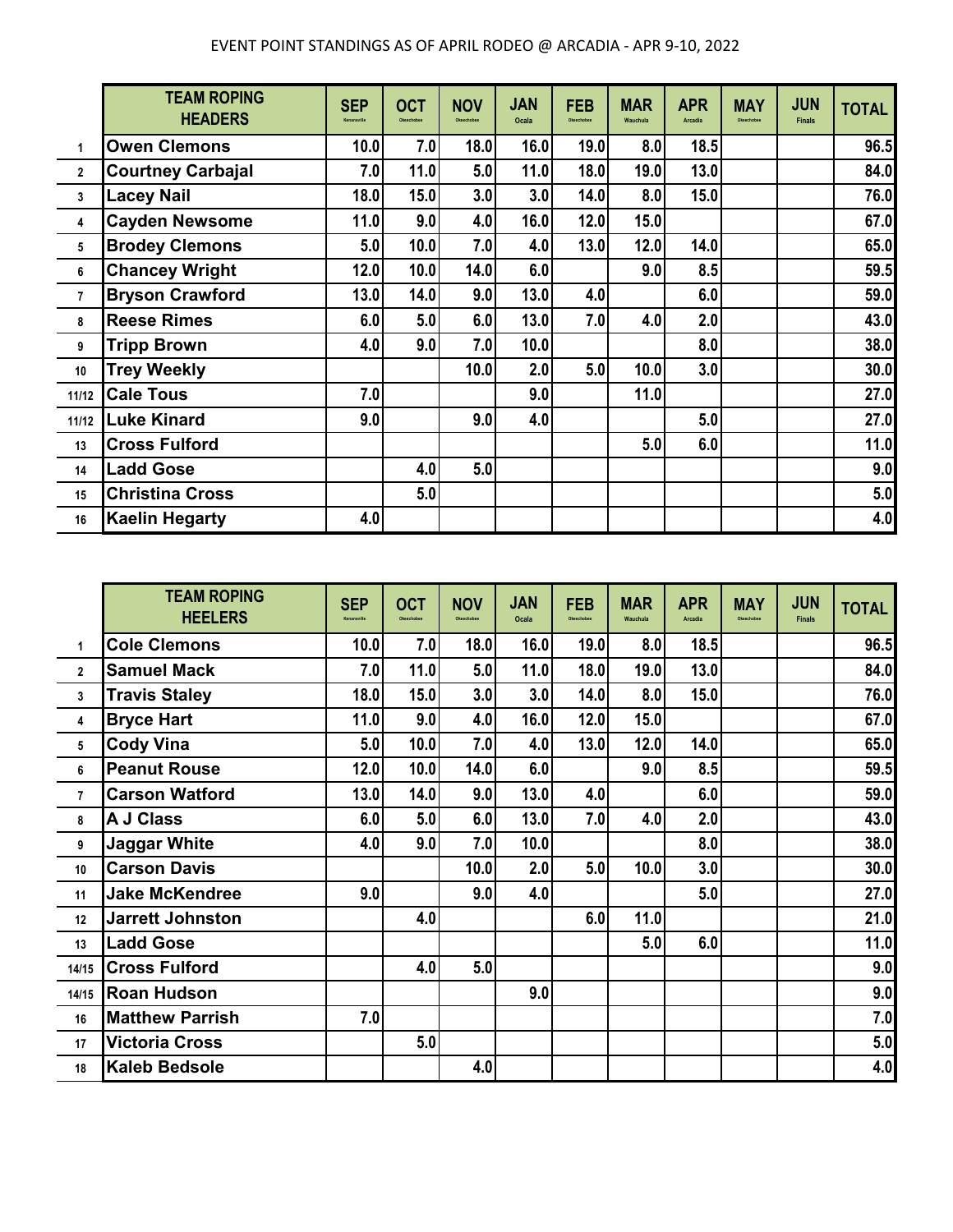|                | <b>GIRL'S CUTTING</b> | <b>OCT</b><br>Okeechobee | <b>NOV</b><br>Okeechobee | <b>FEB</b><br>Okeechobee |  | <b>MAY</b><br><b>Finals</b> | <b>TOTAL</b> |
|----------------|-----------------------|--------------------------|--------------------------|--------------------------|--|-----------------------------|--------------|
|                | <b>Casey Oliver</b>   | 16.0                     | 20.0                     | 20.0                     |  |                             | 56.0         |
| $\overline{2}$ | <b>Josey Tingley</b>  | 16.5                     | 15.5                     | 18.0                     |  |                             | 50.0         |
| 3              | <b>Ryleigh Flynn</b>  | 20.0                     | 13.5                     | 16.0                     |  |                             | 49.5         |
| 4              | <b>Brilee Cochran</b> | 15.5                     | 15.0                     | 14.0                     |  |                             | 44.5         |
|                | <b>Haegen Fussell</b> | 12.0                     | 16.0                     | 12.0                     |  |                             | 40.0         |

|                         | <b>REINED COW</b><br><b>HORSE</b> | <b>SEP</b><br>Triple J | <b>NOV</b><br>Triple J | <b>JAN</b><br>Triple J |  | <b>APR</b><br>Triple J | <b>MAY</b><br><b>Finals</b> | <b>TOTAL</b> |
|-------------------------|-----------------------------------|------------------------|------------------------|------------------------|--|------------------------|-----------------------------|--------------|
|                         | <b>Caroline Fletcher</b>          | 20.0                   | 20.0                   | 16.0                   |  | 14.0                   |                             | 70.0         |
| $\overline{2}$          | <b>Cecilia Sanchez</b>            | 17.0                   | 17.0                   | 18.5                   |  | 17.0                   |                             | 69.5         |
| 3                       | <b>Wyatt Williams</b>             | 13.5                   | 17.0                   | 19.5                   |  | 14.0                   |                             | 64.0         |
| $\overline{\mathbf{4}}$ | <b>Carolina Sanchez</b>           | 14.5                   | 11.0                   | 13.5                   |  | 20.0                   |                             | 59.0         |
| 5                       | Kora Lemmermen                    | 9.0                    | 12.0                   | 12.5                   |  | 15.0                   |                             | 48.5         |
| 6                       | <b>Jake McKenndree</b>            | 15.0                   | 13.0                   | 5.0                    |  |                        |                             | 33.0         |
|                         | <b>Lindsay Widener</b>            | 9.0                    |                        |                        |  |                        |                             | 9.0          |

|                | <b>LIGHT RIFLE</b>     | <b>OCT</b><br><b>Freedom Ranch</b> | <b>JAN</b><br><b>Erwin Ranch</b> | <b>FEB</b><br><b>Freedom Ranch</b> | <b>APR</b><br>OK Corral | <b>JUNE</b><br><b>Finals</b> | <b>TOTAL</b> |
|----------------|------------------------|------------------------------------|----------------------------------|------------------------------------|-------------------------|------------------------------|--------------|
|                | <b>Victoria Cross</b>  | 20.0                               | 19.0                             | 19.0                               |                         |                              | 58.0         |
| $\overline{2}$ | <b>Christina Cross</b> | 18.0                               | 18.0                             | 19.0                               |                         |                              | 55.0         |
|                | <b>Lindsay Widener</b> | 16.0                               | 17.0                             | 16.0                               |                         |                              | 49.0         |
|                | <b>Morgan Barnes</b>   | 14.0                               | 14.0                             | 14.0                               |                         |                              | 42.0         |
| 5              | Kora Lemmermen         | 12.0                               | 12.0                             | 12.0                               |                         |                              | 36.0         |
|                | <b>Owen Clemons</b>    | 10.0                               |                                  |                                    |                         |                              | 10.0         |

| <b>TRAP</b>           | <b>OCT</b><br><b>Freedom Ranch</b> | <b>JAN</b><br><b>Erwin Ranch</b> | <b>FEB</b><br><b>Freedom Ranch</b> | <b>APR</b><br>OK Corral | <b>JUNE</b><br><b>Finals</b> | <b>TOTAL</b> |
|-----------------------|------------------------------------|----------------------------------|------------------------------------|-------------------------|------------------------------|--------------|
| <b>Kiersten Sales</b> | 20.0                               | 20.0                             | 20.0                               |                         |                              | 60.0         |
| <b>Owen Clemons</b>   | 18.0                               | 18.0                             | 16.0                               |                         |                              | 52.0         |
| <b>Morgan Barnes</b>  | 16.0                               | 16.0                             | 16.0                               |                         |                              | 48.0         |
| Kora Lemmermen        | 7.0                                | 14.0                             | 16.0                               |                         |                              | 37.0         |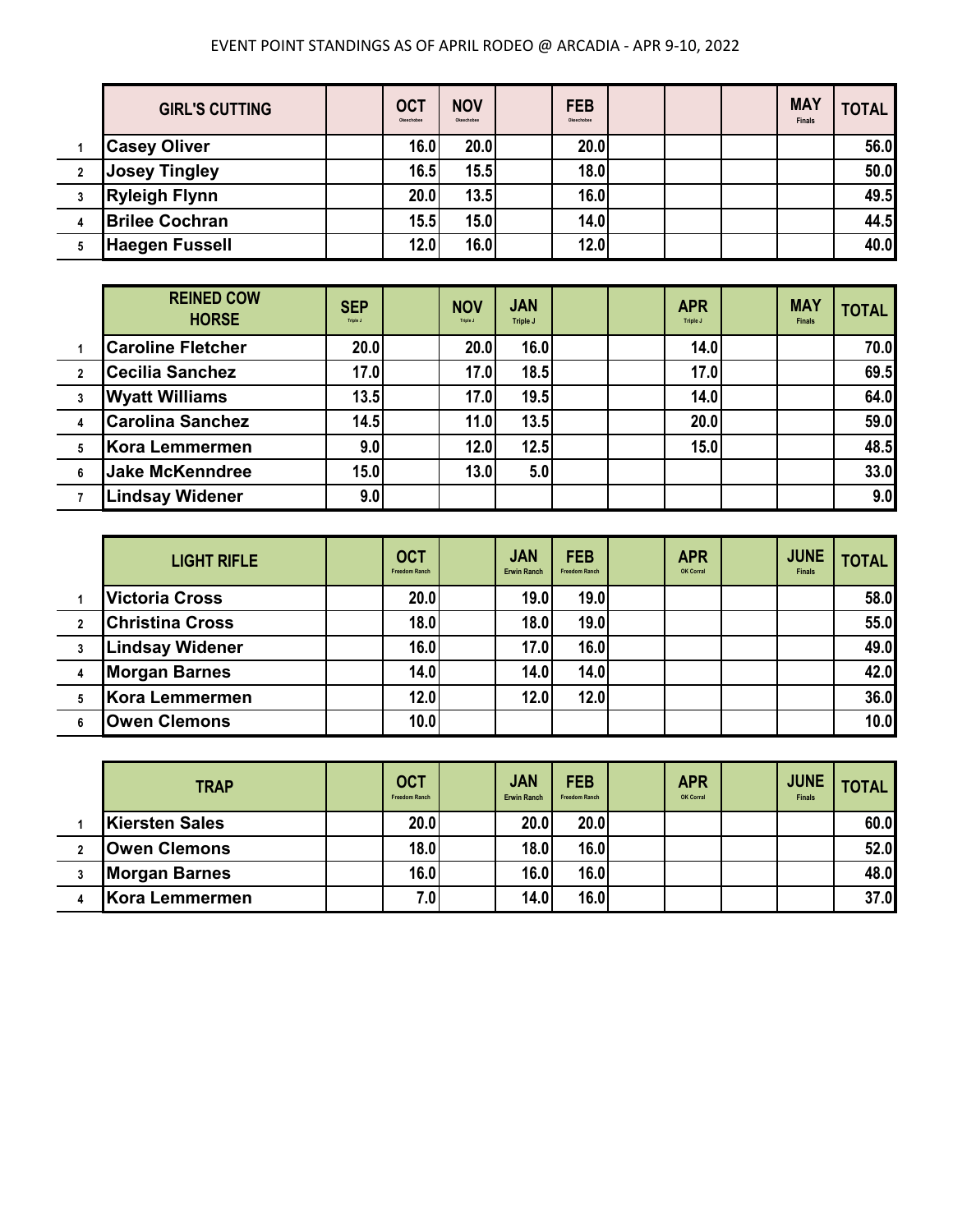|                | <b>GIRL'S ALL AROUND</b><br>Top 15 | <b>SEP</b><br>Kenansville | <b>OCT</b><br>Okeechobee | <b>NOV</b><br>Okeechobee | <b>JAN</b><br>Ocala | <b>FEB</b><br>Okeechobee | <b>MAR</b><br>Wauchula | <b>APR</b><br>Arcadia | <b>MAY</b><br>Okeechobee | <b>JUN</b><br><b>Finals</b> | <b>TOTAL</b> |
|----------------|------------------------------------|---------------------------|--------------------------|--------------------------|---------------------|--------------------------|------------------------|-----------------------|--------------------------|-----------------------------|--------------|
| 1              | <b>Courtney Carbajal</b>           | 33.0                      | 44.5                     | 7.0                      | <b>38.0</b>         | 37.0                     | 30.0                   | 39.0                  |                          |                             | 228.5        |
| $\mathbf{2}$   | <b>Kaydence Tindall</b>            | 34.0                      | 26.5                     | 36.0                     | 23.0                | 37.0                     | 25.0                   | 35.5                  |                          |                             | 217.0        |
| 3              | <b>Brilee Cochran</b>              | 22.0                      | 21.0                     | 31.0                     | 24.0                | 13.0                     | 31.0                   | 24.0                  |                          |                             | 166.0        |
| 4              | <b>Lacey Nail</b>                  | 26.0                      | 29.0                     | 21.0                     | 9.0                 | 32.0                     | 25.0                   | 15.0                  |                          |                             | 157.0        |
| 5              | <b>Courtney Grace Stalvey</b>      | 31.0                      | 22.0                     | 18.0                     | 14.0                | 17.0                     | 23.0                   | 31.5                  |                          |                             | 156.5        |
| 6              | <b>Ava Grayce Sanders</b>          |                           | 25.0                     | 28.0                     | 30.0                | 18.0                     | 26.0                   | 8.0                   |                          |                             | 135.0        |
| $\overline{7}$ | <b>Erin McLaughlin</b>             | 30.0                      | 16.0                     | 12.5                     | 21.0                | 13.0                     | 25.0                   | 10.0                  |                          |                             | 127.5        |
| 8              | <b>Addy Gose</b>                   | 5.0                       | 23.0                     | 20.0                     | 29.0                | 23.0                     | 14.0                   | 10.0                  |                          |                             | 124.0        |
| 9              | <b>Chancey Wright</b>              | 17.0                      | 32.0                     | 22.5                     | 13.0                | 6.0                      | 18.0                   | 12.5                  |                          |                             | 121.0        |
| 10             | <b>Maci McDonald</b>               | 6.0                       | 8.0                      | 7.0                      | 28.0                | 22.0                     | 9.0                    | 29.0                  |                          |                             | 109.0        |
| 11             | <b>Whitlee Way</b>                 | 10.0                      | 9.0                      | 9.0                      | 10.0                | 19.0                     | 9.0                    | 36.0                  |                          |                             | 102.0        |
| 12             | Kali Holt                          | 0.0                       | 11.0                     | 10.0                     | 23.0                | 12.0                     | 21.0                   | 16.0                  |                          |                             | 93.0         |
| 13             | <b>Kylie Perra</b>                 | 13.0                      | 7.0                      | 18.5                     | 2.0                 | 19.0                     | 14.0                   | 18.0                  |                          |                             | 91.5         |
| 14             | <b>Roxy Waring</b>                 | 11.0                      | 13.0                     | 3.0                      | 7.0                 | 34.0                     | 19.0                   | 3.0                   |                          |                             | 90.0         |
| 15             | <b>Ryla Bryant</b>                 | 8.0                       | 15.0                     | 16.0                     | 9.0                 | 12.0                     | 9.0                    | 18.0                  |                          |                             | 87.0         |
|                |                                    |                           |                          |                          |                     |                          |                        |                       |                          |                             |              |
|                |                                    |                           |                          |                          |                     |                          |                        |                       |                          |                             |              |

|                | <b>BOY'S ALL AROUND</b><br>Top 15 | <b>SEP</b><br>Kenansville | <b>OCT</b><br>Okeechobee | <b>NOV</b><br>Okeechobee | <b>JAN</b><br>Ocala | <b>FEB</b><br>Okeechobee | <b>MAR</b><br>Wauchula | <b>APR</b><br>Arcadia | <b>MAY</b><br>Okeechobee | <b>JUN</b><br><b>Finals</b> | <b>TOTAL</b> |
|----------------|-----------------------------------|---------------------------|--------------------------|--------------------------|---------------------|--------------------------|------------------------|-----------------------|--------------------------|-----------------------------|--------------|
| 1              | <b>Cole Clemons</b>               | 29.0                      | 18.0                     | 37.0                     | 33.0                | 28.0                     | 17.0                   | 33.5                  |                          |                             | 195.5        |
| $\mathbf{2}$   | <b>Tripp Brown</b>                | 28.0                      | 29.0                     | 26.0                     | 20.0                | 14.0                     | 17.0                   | 28.0                  |                          |                             | 162.0        |
| 3              | <b>Travis Staley</b>              | 29.0                      | 21.0                     | 9.0                      | 21.0                | 19.0                     | 25.0                   | 27.0                  |                          |                             | 151.0        |
| 4              | A J Class                         | 16.0                      | 15.0                     | 26.0                     | 23.0                | 7.0                      | 33.0                   | 30.0                  |                          |                             | 150.0        |
| 5              | <b>Cayden Newsome</b>             | 17.0                      | 13.0                     | 23.0                     | 24.0                | 32.0                     | 22.0                   | 16.0                  |                          |                             | 147.0        |
| 6              | <b>Samuel Mack</b>                | 14.0                      | 22.0                     | 18.0                     | 13.0                | 23.0                     | 31.0                   | 17.0                  |                          |                             | 138.0        |
| $\overline{7}$ | <b>Bryce Hart</b>                 | 17.0                      | 22.0                     | 5.0                      | 29.0                | 26.0                     | 15.0                   | 1.0                   |                          |                             | 115.0        |
| 8              | <b>Carson Watford</b>             | 13.0                      | 14.0                     | 19.0                     | 22.0                | 12.0                     | 19.0                   | 14.0                  |                          |                             | 113.0        |
| 9              | <b>Brodey Clemons</b>             | 13.0                      | 18.0                     | 11.0                     | 9.0                 | 22.0                     | 17.0                   | 18.0                  |                          |                             | 108.0        |
| 10             | <b>Cross Fulford</b>              | 15.0                      | 16.0                     | 15.0                     | 10.0                | 9.0                      | 15.0                   | 22.0                  |                          |                             | 102.0        |
| 11             | <b>Bryson Crawford</b>            | 15.0                      | 19.0                     | 9.0                      | 17.0                | 8.0                      | 1.0                    | 7.0                   |                          |                             | 76.0         |
| 12             | <b>Ladd Gose</b>                  | 9.0                       | 9.0                      | 9.0                      | 10.0                | 4.0                      | 5.0                    | 10.0                  |                          |                             | 56.0         |
| 13             | <b>Jake McKendree</b>             | 9.0                       | 7.0                      | 9.0                      | 11.0                | 1.0                      | 1.0                    | 11.0                  |                          |                             | 49.0         |
| 14             | <b>Jarrett Johnston</b>           | 6.0                       | 13.0                     | 6.0                      |                     | 6.0                      | 14.0                   | 3.0                   |                          |                             | 48.0         |
| 15             | <b>Kaleb Bedsole</b>              | 4.0                       | 1.0                      | 9.0                      | 1.0                 | 6.0                      | 9.0                    | 5.0                   |                          |                             | 35.0         |